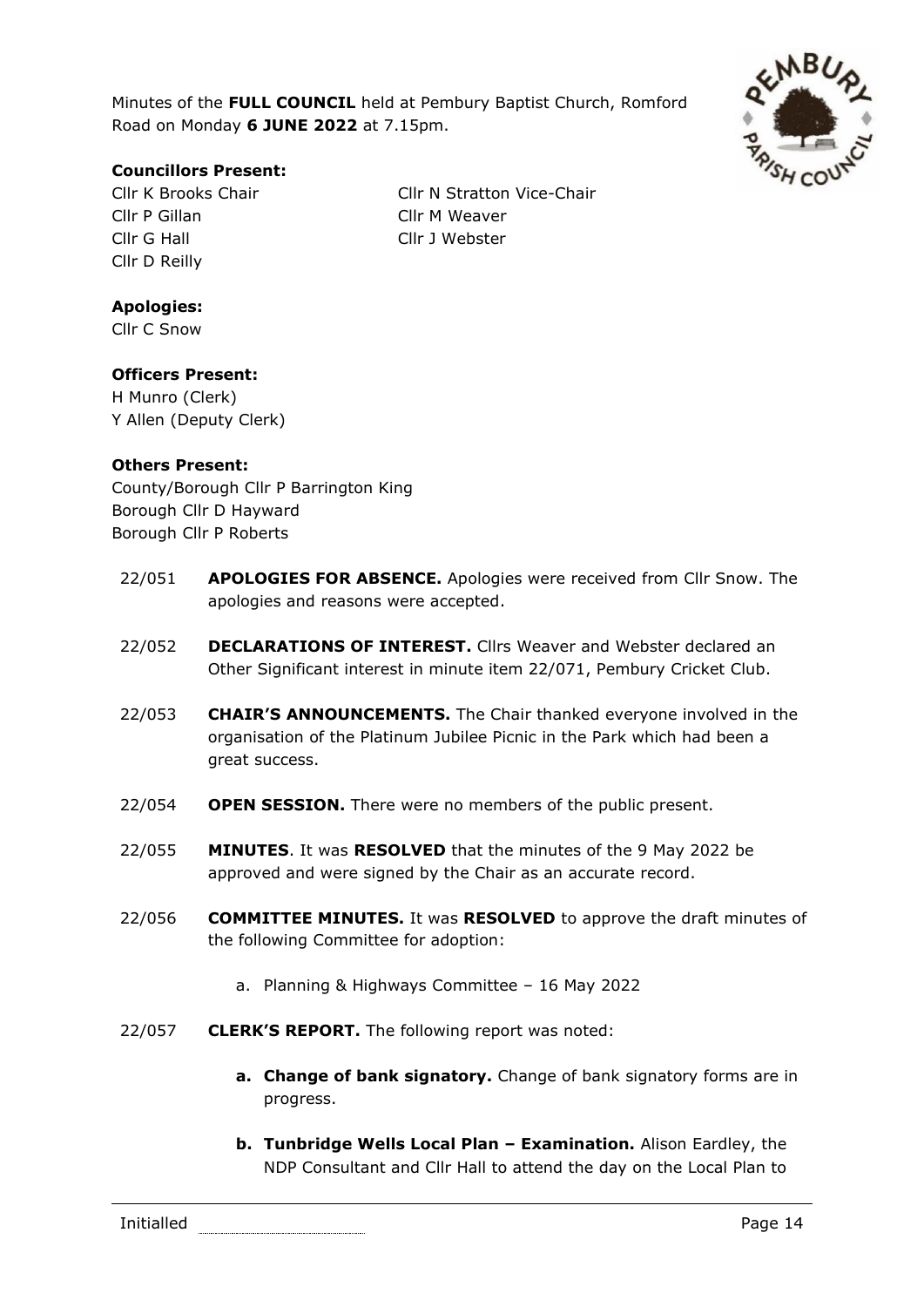discuss Pembury.

- **c. KCC Bus Consultation.** An update on actions discussed from Greg Clark MP has been requested and is still awaited.
- **d. Strategic Review.** Meeting to take place on Monday 4 July at 6.30pm before the Full Council meeting at 7.30pm.
- **e. Picnic in the Park.** Councillors were asked to send in any feedback following the Picnic in the Park.
- **f. Village Green.** Comments had been received about the lack of bunting on the Village Green.
- **g. New Village Footpath Map.** Comments had been received from the Tunbridge Wells Access Group. A proposal to re-route footpath WT 217a had been received and could delay the printing of the new map.
- **h. Jubilee Way entrance into the Recreation Ground.** The gate post had been broken. A temporary solution had been put in place and quotes for the work were in hand.
- **i. Vandalism.** Concerns about the use of a small section of the Old Coach Road footpath being used by someone riding their horse had been raised by a resident.

#### 22/058 **EXTERNAL REPORTS**. There were none.

# 22/059 **REPORTS OF BOROUGH/COUNTY COUNCILLORS.**

Reports were received from Borough/County Councillors. The following was noted:

- Remedial work was being carried out on roads in Pembury.
- A parking issue was being dealt with in Sandhurst Avenue.
- Continuing problems with parking at the top end of Church Road had been reported.
- The suggestion of a Beacon being purchased and installed on land in Pembury was raised.
- Tunbridge Wells Borough Council's cabinet meetings would now take place in different locations to improve community engagement and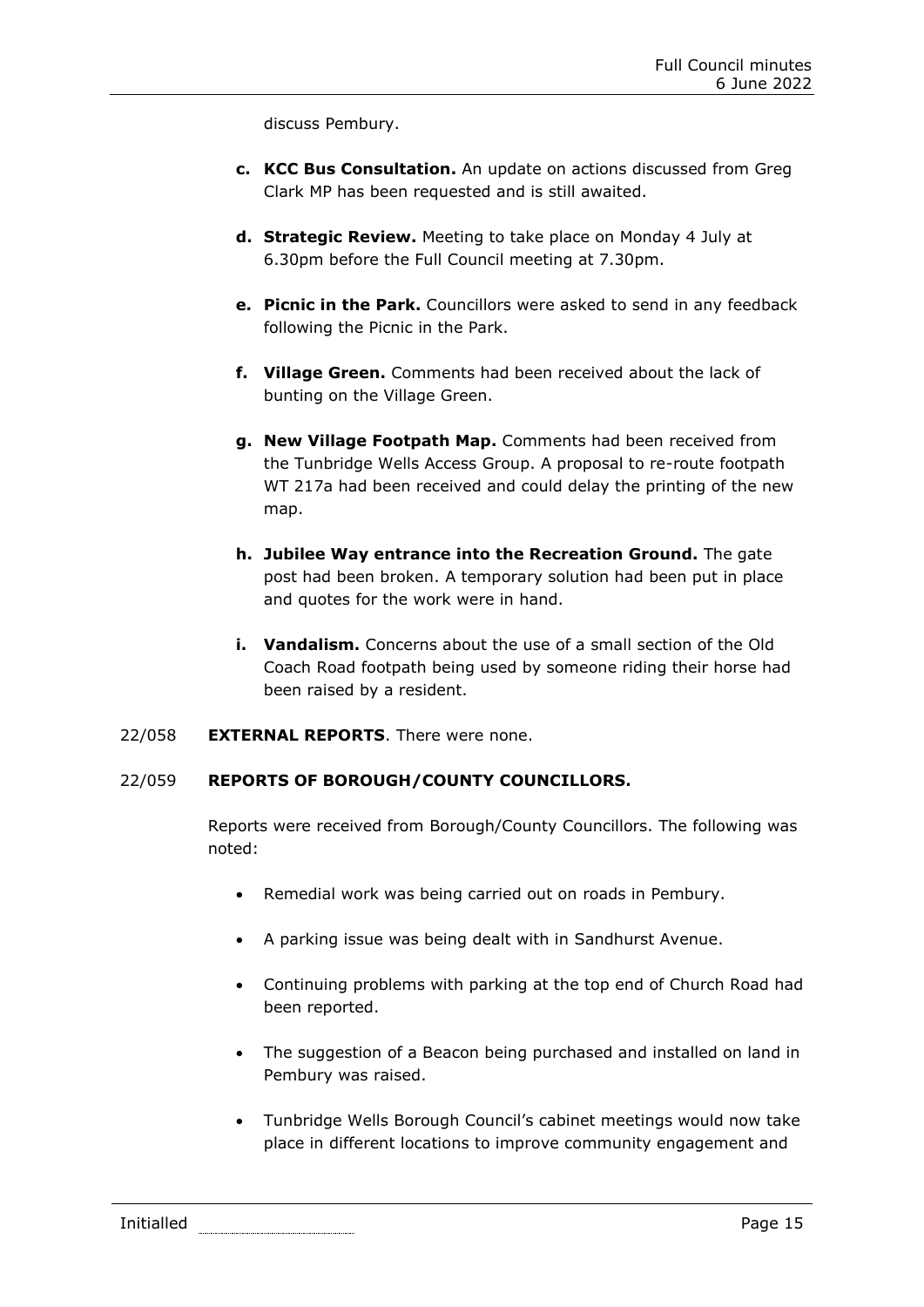transparency.

• An arboricultural report about the proposed alterations to Sunhill Place had been received and further work was recommended.

The Chair thanked the Borough/County Councillors for their hard work for the village.

The Borough/County Councillors left at 7.49pm.

# 22/060 **YEAR END ACCOUNTS AND ANNUAL GOVERNANCE & ACCOUNTABILITY STATEMENT (AGAR) 2021/22.**

- a. The Annual Internal Audit Report was circulated and noted. There were no items of concern**.**
- b. The Statement of Internal Control was circulated and reviewed. It was **RESOLVED** that this be approved for signature.
- c. The Annual Governance Statement for 2021/22 was circulated and reviewed. It was **RESOLVED** that this be approved for signature.
- d. The Accounting Statements for 2021/22 were circulated and reviewed. It was **RESOLVED** that these be approved for signature.
- e. The balance sheet as at 31 March 2022 was circulated and reviewed. It was **RESOLVED** that this be approved for signature.
- f. The dates for the exercise of public rights from 13 June 2022 to 22 July 2022 were noted.

# 22/061 **DOWNINGBURY POND PROJECT**.

- a. A verbal update was given on a meeting held with the Kent High Weald Partnership.
- b. Further investigations would need to be carried out before approval for the project could be given.
- c. It was **RESOLVED** to set up a Working Group (WG) which would report back to the Open Spaces Committee.
- d. Work on a business plan including long term responsibilities would be carried out before approval for the project or for grant funding.

# 22/062 **NEIGHBOURHOOD DEVELOPMENT PLAN (NDP).**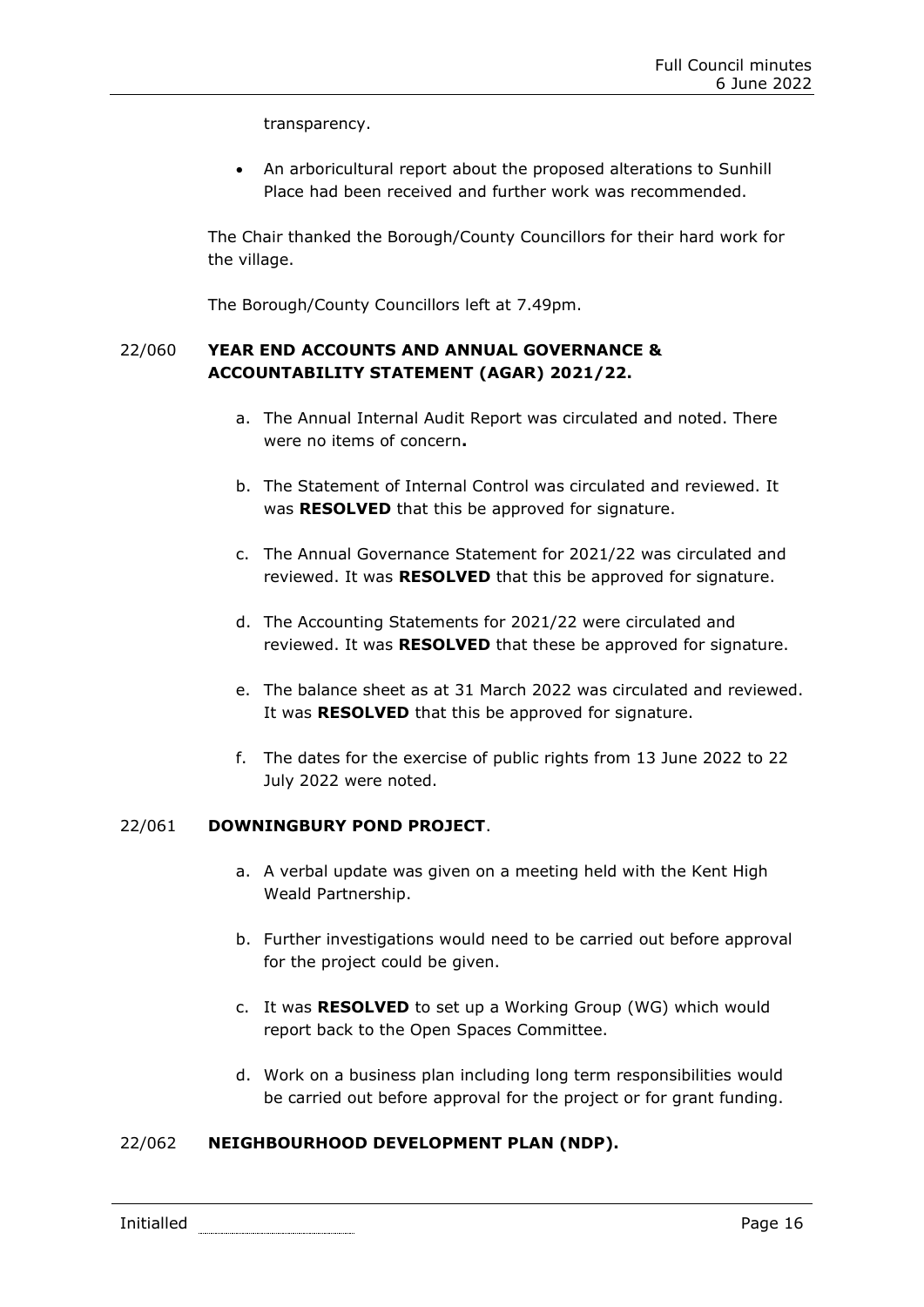- a. A verbal update was given.
- b. The commencement of the 6-week consultation period from 5 June 2022 to 18 July 2022 was noted.
- c. A public consultation drop-in session on 16 June 2022 from 5pm to 8pm at the Baptist Church Hall had been arranged.
- 22/063 **POLICE & CRIME.** A verbal report of a meeting held with Pembury's Police Community Support Officer on 13 May 2022 was given. Cllr Webster to write an article for the next Pembury Village News with some recommendations on personal safety. Cllr Webster to work on improving liaison with the Police and residents.
- 22/064 **PEMBURY SOCIETY.** It was **RESOLVED** to grant a formal dispensation to Councillors who are members of the Pembury Society to participate in discussion and voting otherwise a quorum would not be possible.

A request for a contribution to publishing costs for their history of Pembury book and a credit for the funding in the book was considered. It was **RESOLVED** that no contribution could be made as the Pembury Society would make a surplus from the sale of the books which was contrary to the Grant Awarding Policy.

Councillors were supportive of the publication of the book and would offer a free half page advert in the next Pembury Village News to let residents know how to purchase a copy.

# 22/065 **FINANCIAL INFORMATION**

- a. Accounts for Payment for May 2022 of £23,795.46 were approved by **RESOLUTION**. Approved payments are listed in Appendix 1.
- b. It was **RESOLVED** to ratify the grant application to TWBC for the UK Shared Prosperity Fund for various projects.
- 22/066 **RISKS.** There were none.
- 22/067 **QUESTIONS FROM COUNCILLORS AND FUTURE AGENDA ITEMS.** The setting up a Community Events Working Group for future events was raised.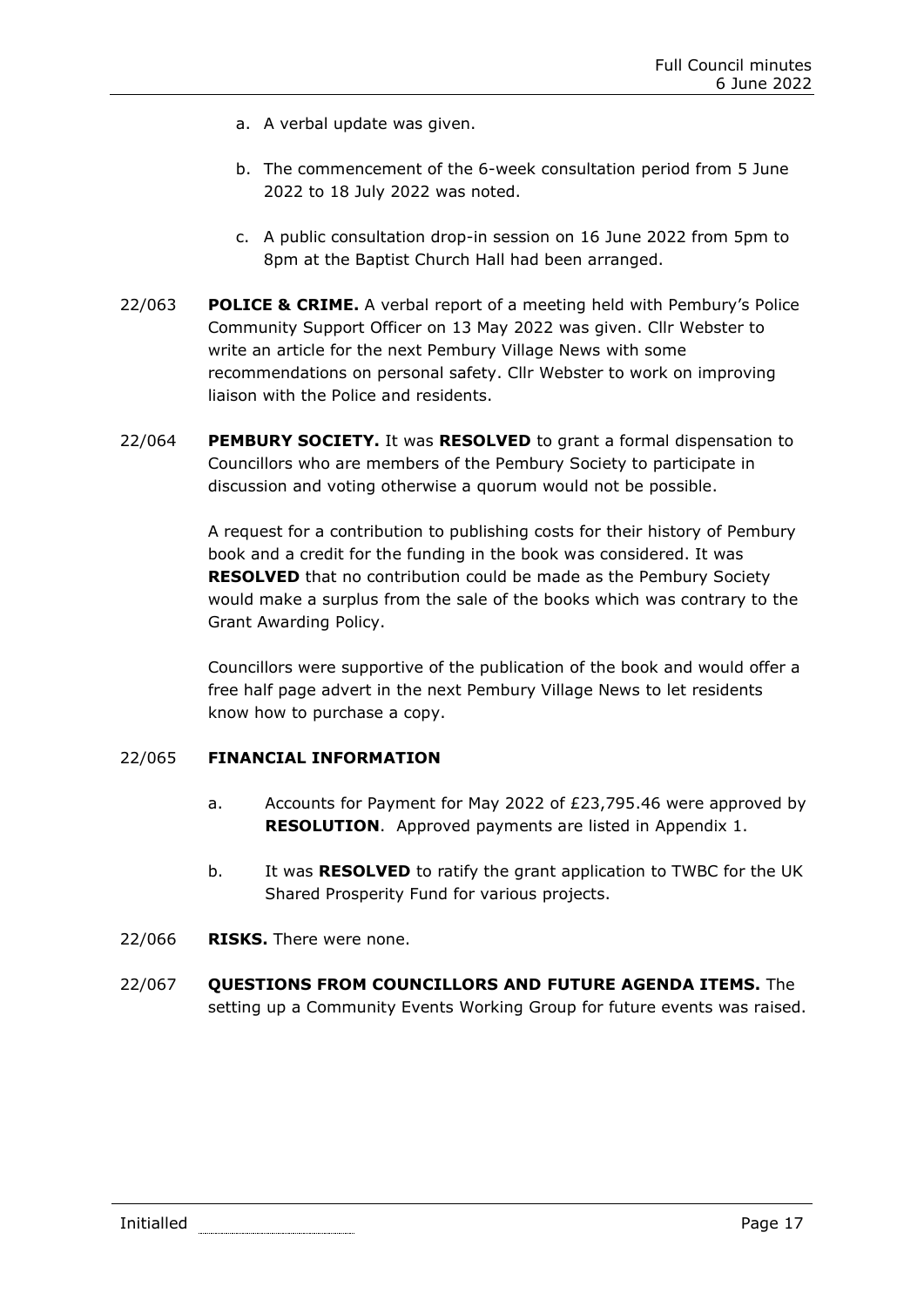### 22/068 **FUTURE MEETINGS.**

- a. It was noted that the next meeting was scheduled to be held on **Monday 4 July 2022** at 7.30pm at the Baptist Church Hall.
- b. It was agreed to continue to hold Full Council meetings at the Baptist Church for the rest of the civic year.
- 22/069 Pursuant to section 1(2) of the Public Bodies (Admission to meetings) Act 1960, it was **RESOLVED** to exclude the public and press from the meeting for the next item of business at 8.47pm on the grounds that it would involve the likely disclosure of exempt information.
- 22/070 **OFFICE OPENING HOURS.** Trial office hours continue to work well and it was **RESOLVED** that a review would be held annually.

### 22/071 **ALLOTMENT TRACK.**

- a. An update on adjacent building work affecting the track was given. A site meeting to be arranged urgently.
- b. Professional advice relating to the Party Wall Agreement was noted.
- c. Legal advice would be sought if necessary.

*Cllrs Weaver and Webster declared an Other Significant Interest and left the meeting at 9.09pm*

22/072 **PEMBURY CRICKET CLUB CORRESPONDENCE.** A verbal update was given, and a way forward discussed. It was **RESOLVED** that, in principle, the Parish Council would support "meanwhile use" of the safeguarded area by the Cricket Club.

There being no other business, the meeting closed at 9.21pm.

Signed: **Date:** Date: **Date: Date: Date: Date: Date: Date: Date: Date: Date: Date: Date: Date: Date: Date: Date: Date: Date: Date: Date: Date: Date: Date: Date: Date: Date:**

Initialled **Page 18** 

Chair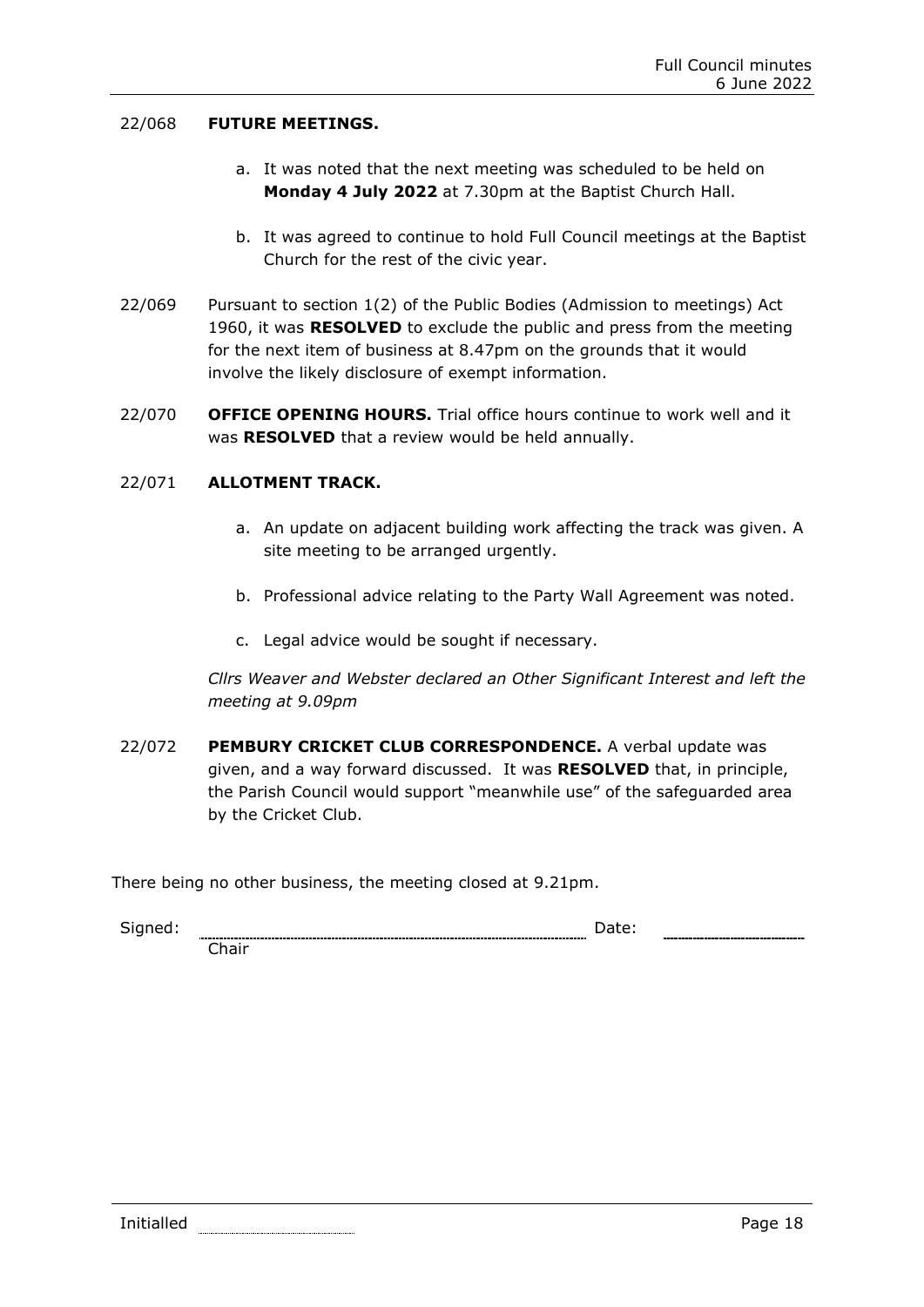| <b>Pembury Parish Council</b>                 |                                                 |                                                             |   |           |  |  |
|-----------------------------------------------|-------------------------------------------------|-------------------------------------------------------------|---|-----------|--|--|
| <b>Accounts for Payment - June 2022</b>       |                                                 |                                                             |   |           |  |  |
|                                               |                                                 |                                                             |   |           |  |  |
| Our Ref:                                      | Payee                                           | Description                                                 |   | Total £   |  |  |
| <b>ACCOUNTS FOR PAYMENT - PAID PREVIOUSLY</b> |                                                 |                                                             |   |           |  |  |
| Chg 5053                                      | Cash                                            | Circus skills entertainer + petty cash                      | £ | 300.00    |  |  |
| 06/035                                        | <b>WC Hire</b>                                  | Hire of 2 x WCs for Jubilee event                           | £ | 252.00    |  |  |
|                                               |                                                 |                                                             |   |           |  |  |
|                                               | <b>ACCOUNTS FOR PAYMENT BY BACS - June 2022</b> |                                                             |   |           |  |  |
| 06/036                                        | <b>HMRC</b>                                     | Tax/NIC                                                     | £ | 2,839.82  |  |  |
| 06/037                                        | Kent Pension Fund                               | Pensions                                                    | £ | 2,411.95  |  |  |
| 06/038                                        | B & O                                           | Groundsmen supplies / postcrete                             | £ | 138.96    |  |  |
| 06/039                                        | Living Forest                                   | Tree work after storm damage - Old<br>Coach Road            | £ | 2,383.20  |  |  |
| 06/040                                        | Screwfix                                        | Linemarking paint and hose clips                            | £ | 26.97     |  |  |
| 06/041                                        | Knockout Print                                  | 2 x Jubilee banners / 1x NDP banner                         | £ | 132.00    |  |  |
| 06/042                                        | Capel Nurseries                                 | Hanging baskets/planter flowers                             | £ | 550.04    |  |  |
| 06/043                                        | David Buckett                                   | Year end internal audit 2021/22                             | £ | 400.00    |  |  |
| 06/044                                        | GDPR-info                                       | <b>GDPR Services &amp; support</b>                          | £ | 350.00    |  |  |
| 06/045                                        | Sherwood Men's Shed                             | Wooden planter outside chemist                              | £ | 250.00    |  |  |
| 06/046                                        | Pembury Baptist Church                          | Hall hire for NDP consultation                              | £ | 45.00     |  |  |
| 06/047                                        | Kidmans                                         | Strimmer nylon / repair Stihl MS211                         | £ | 98.26     |  |  |
| 06/048                                        | Heliocentrix                                    | IT Support / outlook accounts                               | £ | 184.20    |  |  |
| 06/049                                        | Paul Enville                                    | First Aider - Jubilee                                       | £ | 180.00    |  |  |
| 06/050                                        | Invicta Law                                     | Pavilion Joint Committee professional<br>fees for agreement | £ | 517.68    |  |  |
| 06/051                                        | <b>BG26 Works</b>                               | Production of summer PVN                                    | £ | 1,615.00  |  |  |
| 06/052                                        | New Dreams Ltd                                  | Office cleaning                                             | £ | 60.00     |  |  |
| 06/053                                        | Wise Stonecraft                                 | Gravedigging                                                | £ | 450.00    |  |  |
|                                               |                                                 |                                                             | £ | 12,633.08 |  |  |
| <b>DEBIT CARD - May 2022</b>                  |                                                 |                                                             |   |           |  |  |
| DC 05/01                                      | Canva                                           | Online graphic design tool                                  | £ | 99.99     |  |  |
| DC 05/02                                      | Amazon                                          | Jubilee napkins & bunting                                   | £ | 32.25     |  |  |
| DC 05/03                                      | Sevenoaks District Council TENS licence         |                                                             | £ | 21.00     |  |  |
| DC 05/04                                      | Amazon                                          | Groundsmen supplies (Chain for<br>Jubilee)                  | £ | 27.99     |  |  |
| DC 05/05                                      | Amazon                                          | <b>Black sacks</b>                                          | £ | 21.41     |  |  |
| DC 05/06                                      | Amazon                                          | Padlock                                                     | £ | 23.99     |  |  |
| DC 05/07                                      | Amazon                                          | Window boxes for playground                                 | £ | 72.98     |  |  |
| DC 05/08                                      | Amazon                                          | Tape measure (100m)                                         | £ | 26.29     |  |  |
| DC 05/09                                      | Amazon                                          | Black sacks / Measuring wheel                               | £ | 100.55    |  |  |
| DC 05/10                                      | Amazon                                          | Bunting pegs (Jubilee)                                      | £ | 13.98     |  |  |
| DC 05/11                                      | Amazon                                          | Tape measure (100m)                                         | £ | 26.29     |  |  |
| DC 05/12                                      | Snobs ye olde Cobblers                          | Key cutting                                                 | £ | 11.85     |  |  |
| DC 05/13                                      | Party Pieces                                    | Jubilee cake                                                | £ | 234.85    |  |  |
| DC 05/14                                      | Cash                                            | Petty cash                                                  | £ | 100.00    |  |  |
|                                               |                                                 |                                                             | £ | 813.42    |  |  |

Initialled **Example 2018** Page 19